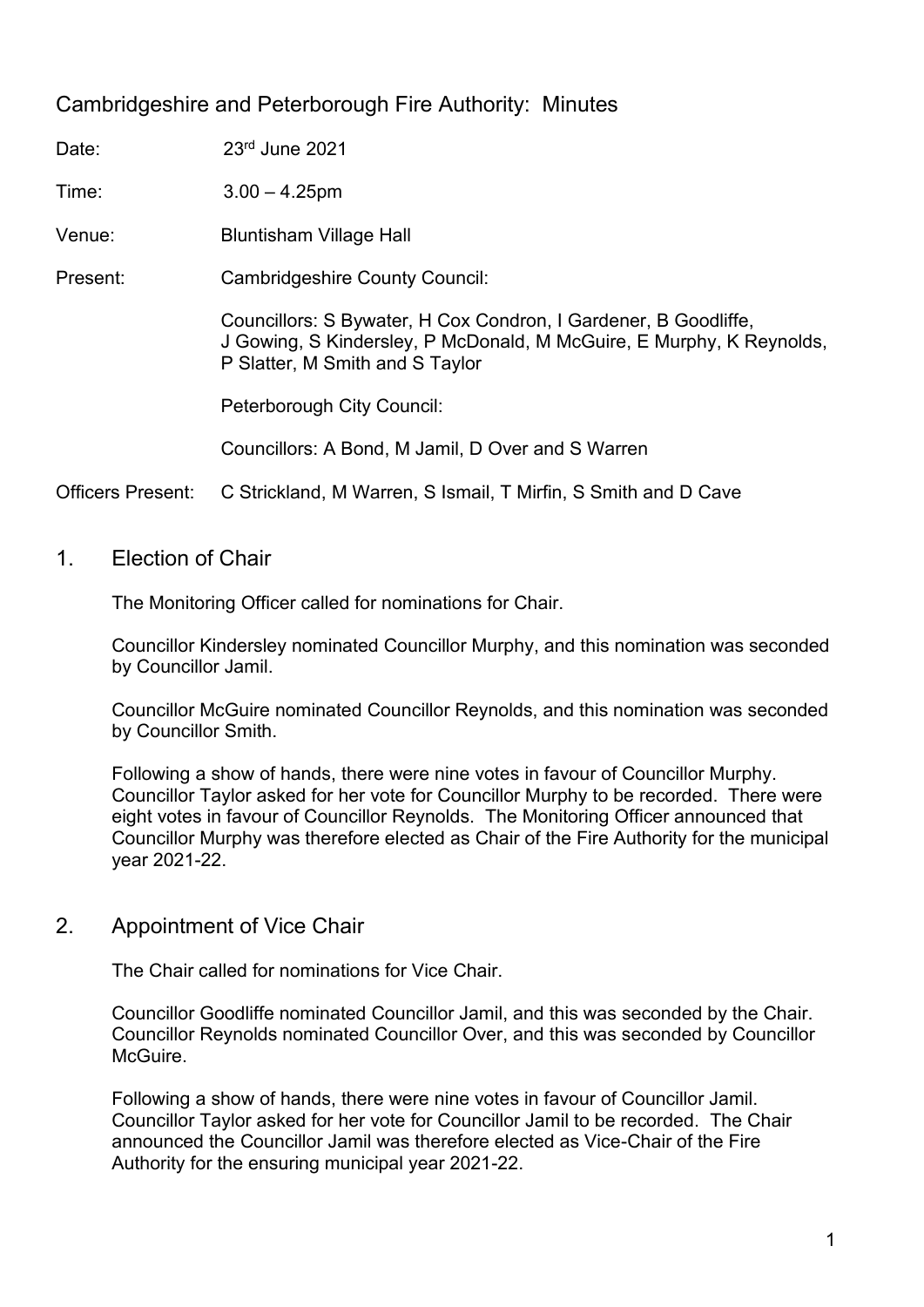It was agreed that there would be a formal vote of thanks for the outgoing Chairman at the next meeting.

## 3. Apologies for absence and declarations of Interest

There were no apologies for absence or any declarations of interest.

4. Minutes of the Fire Authority meeting held 11<sup>th</sup> February 2021

The minutes of the Fire Authority meeting held  $11<sup>th</sup>$  February 2021 were agreed as a correct record.

5. Chair's announcements

Appended.

## 6. Review of Integrated Risk Management Plan Performance

The Fire Authority received a report on the Integrated Risk Management Plan (IRMP) 2020 - 2024. The IRMP is a public facing document covering a four year period, setting out progress on delivery of the action plan. It comprises four key areas for management and monitoring, specifically People, Community Safety Excellence, Operational Excellence and Value for Money. The Covid-19 pandemic had resulted in a number of new challenges and changes to the way some work was carried out.

People – staff engagement continued to be a key focus, and there was ongoing work to develop the organisational culture and to enhance staff engagement, ensuring that mechanisms were in place for staff to feedback. The pandemic had necessitated changes to the way some of this work had been delivered. The HMICFRS (Her Majesty's Inspectorate of Constabulary and Fire and Rescue Services) staff engagement survey, which had been carried out in October 2020, scored the Fire Service above peer authorities in most areas. This finding was reaffirmed by the Service's own survey in January/February 2021, which showed that 83% of staff remained satisfied or very satisfied in their work, with 86% satisfied or very satisfied with CFRS as an employer, rising to 94% in some staff groups. The work undertaken in relation Mental Health and Wellbeing, staff development and succession planning was outlined.

Community safety excellence – this included delivery of the Fire Break programme to young people, and early intervention work such as the Jet the Dragon story book. Engagement with businesses was also a key area of community safety work, albeit most of this work had been virtual over the pandemic, but higher risk premises had continued to be audited in person. A lot of work had been undertaken on systems to effectively evaluate community engagement activities, which had been highlighted in the initial finding of the recent HMICFRS inspection. Two new Risk and Resilience Officer roles had been introduced to support community risk reduction/prevention activities.

Operational excellence – a recent review of the Day Duty Trial Agreement indicated that it had not delivered all the objectives as anticipated, however some of the positive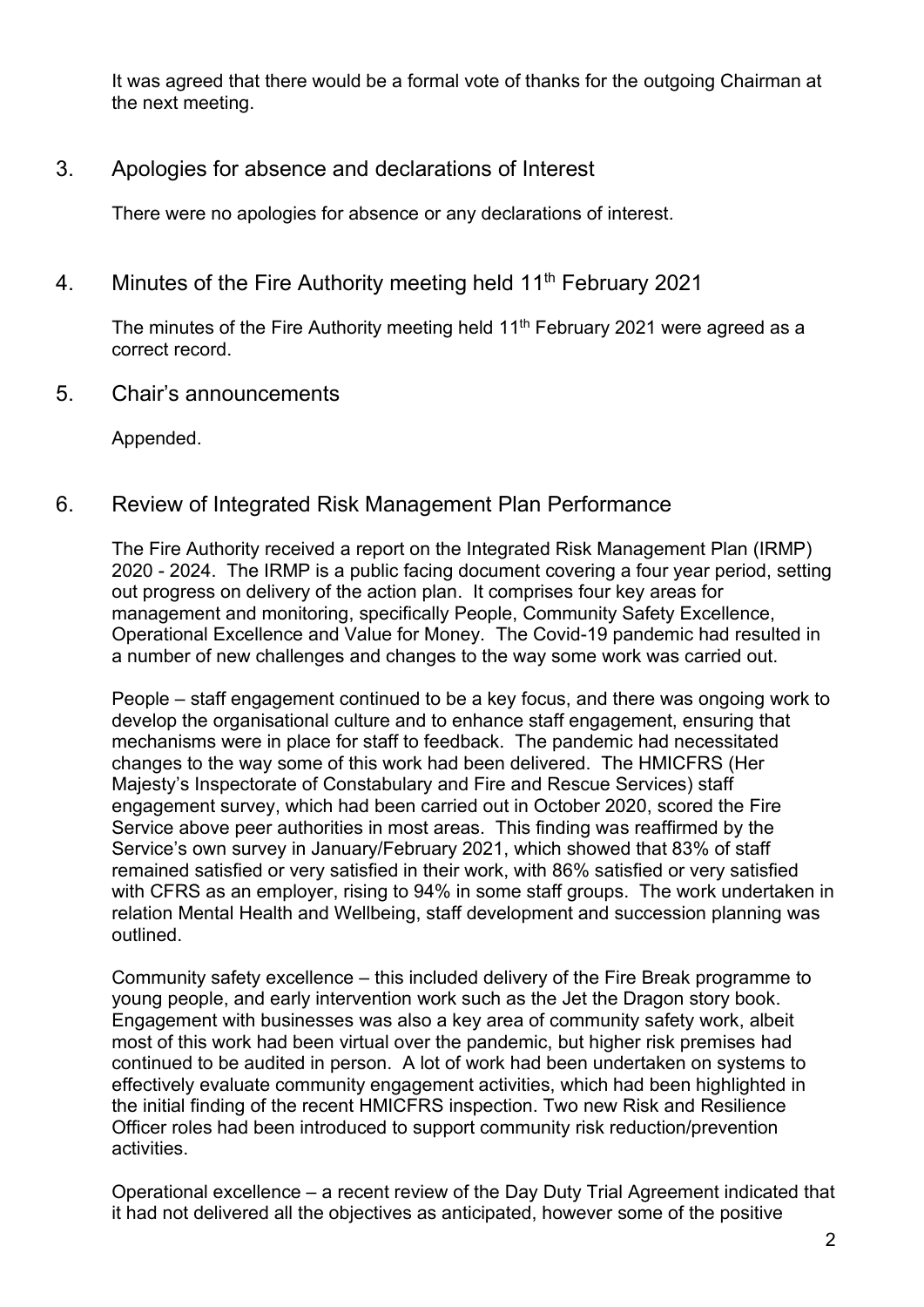benefits were being worked through with staff and representatives. On call crews were being utilised to carry out Safe and Well visits, looking at how the Service can improve the experience of on call staff and maintain their interest and experience. The replacement of the new mobilising system had been the focus for the Combined Fire Control, and was progressing well despite the challenges over the lockdown period. Two new turntable ladders had been introduced, enhancing response capabilities, and progress continued to be made with the new Training Centre at St Johns in Huntingdon.

Value For Money – work has been ongoing with the national emergency service communication system, responding to work requests from the central project. Good progress had also been made on the implementation of the new mobilising system, with the new infrastructure in place at Dogsthorpe for the secondary combined fire control room. Collaboration continued with other emergency services, including opportunities to share estates, and the use of drones with Police colleagues.

Technology had moved forward dramatically over the pandemic, with more opportunities for efficient and effective ways of working, especially home working. All staff had been migrated to Microsoft 365 to improve access to information from any location, and to facilitate collaborative opportunities with partners.

Members noted the section of the report dealing with Performance Measures, including response times. The average attendance time for the first pump in urban areas had reduced to 7 minutes 29 seconds, and 12 minutes 11 seconds in Rural areas. There had been some changes in the demarcation between urban and rural areas. Attendance to all incidents had increased to 95.1% of incidents being responded to within 18 minutes. Regrettably, there had been five deaths in Cambridgeshire and Peterborough due to fire in the year.

Members commented favourably on the report generally, and raised the following issues:

- A Member thanked the Service for its response to the flooding incidents in his division of Duxford, and asked if the flooding had put an additional strain on the Service. The Chief Fire Officer responded that it was a pressure on the Service, but to date, the Service had been able to cope. In areas such as Duxford, there had been invaluable support from neighbouring Fire Services. The Member also thanked the Service for its response to the Duxford School Fire;
- There was a discussion on the different types of flooding, including the problems created by HCVs and speeding vehicles in flooded areas. Officers acknowledged that flooding problems could often be exacerbated by backwash from vehicles, but regrettably, this was beyond the Fire Service's control. There were, however, a lot of taking place in terms of community safety in terms of improving resilience, through activities such as safe and well visits, and flooding formed part of those discussions in communities vulnerable to flooding such as around Alconbury. Officers confirmed that global warming was currently a topic of conversation in those discussions, but ultimately the Fire Service was a response service.
- Noting that firefighters undertook a very physical job, a Member asked if there was any age criteria in relation to retirement and succession planning. The Chief Fire Officer confirmed that capability was not based on age but on physical fitness, with many firefighters working until 60, but still expected to undertake the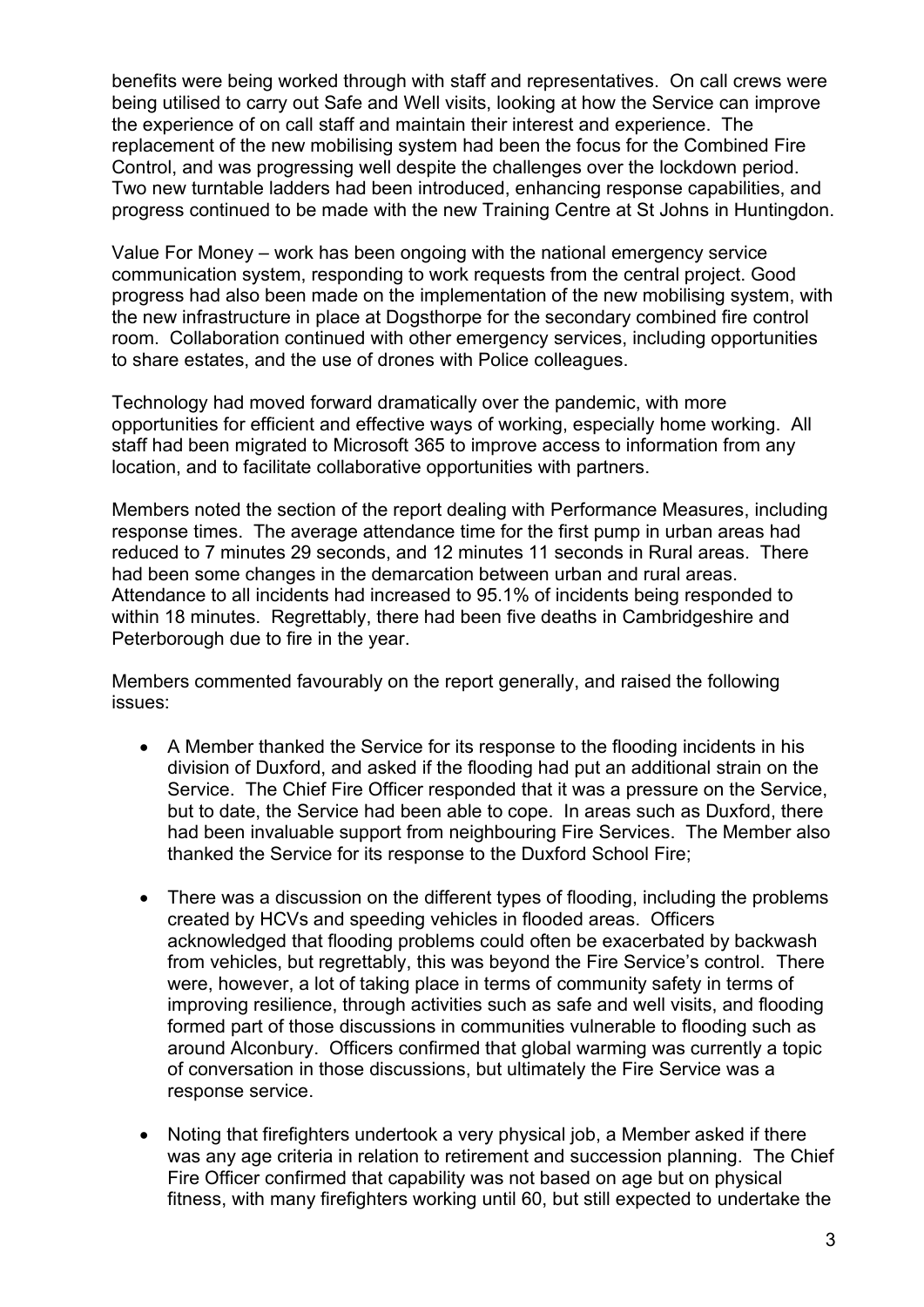same physical fitness tests. A lot of measures were in place to support firefighters in maintaining their physical fitness.

- There was a query on how young people were selected for schemes such as Firebreak, i.e. whether they were identified as potential arsonists and/or vulnerable individuals? It was confirmed that they were identified by a wide range of agencies as being potential candidates for these courses.
- Noting the reference to sharing estates with other Blue Light services, a Member asked how far collaborative work was taking place with the East of England Ambulance Service. Officers explained that there was a legal requirement to collaborate with the Police, and for collaborative opportunities to be *considered* with the Ambulance Service. There had been numerous examples of where the Fire Service had worked collaboratively with the Ambulance Service e.g. at the height of the pandemic, operational staff had supported the Ambulance Service by driving ambulances. This was very demand led, and the Cambridgeshire Fire Service was small in comparison to the East of England Ambulance Service. The main area of support was co-responding. Nationally, there had been a disagreement between the Unions and Fire Services on co-responding, and technically the Service could not require firefighters to attend medical calls. However, staff had been asked to volunteer, and there were currently two stations co-responding. Whilst there was closer working in some other areas of the country, locally this was largely dependent on the appetite for collaboration by senior managers at the East of England Ambulance Service.
- Officers outlined the various opportunities that had been explored to share sites with the Police, including, Whittlesey, Dogsthorpe, Linton and Cambridge Parkside. For some of those sites, the costs had been prohibitive, or the shared site option had ultimately not been pursued. One joint site which was being progressed was St Neots, and officers were happy to share the historic papers on that issue. In terms of potential property collaborations with the Ambulance service, this was more difficult, not least in terms of the governance and priorities of the Ambulance Service. It was noted that the possibility of an additional Fire Station in the south of the county, to reduce the burden on neighbouring Royston and Baldock stations, was being considered, and there had been discussions with the Ambulance Service about a site in Melbourne.
- A Member commented favourably on the Firebreak scheme, noting that it was a great opportunity for young people to gain self-confidence and thrive.
- There was a discussion on the challenges of the commercial awareness strategy, and how that would be monitored going forward. It was noted that a log of contract efficiencies was maintained and much of the work in this area was documented in past reports. Regrettably, the opportunities to make money were limited, and success stories from other Fire Services were few and far between, once factors such as hidden costs and potential State Aid issues were taken into consideration. However, viable options would be considered, and would be brought back to Members for their consideration.
- A Member queried the two fire deaths of "persons of unknown age". Officers confirmed that these cases had been notified by the Coroner, and had involved partner agencies, but the Fire Service had not been called to this particular incident, and the information on their ages had not been provided.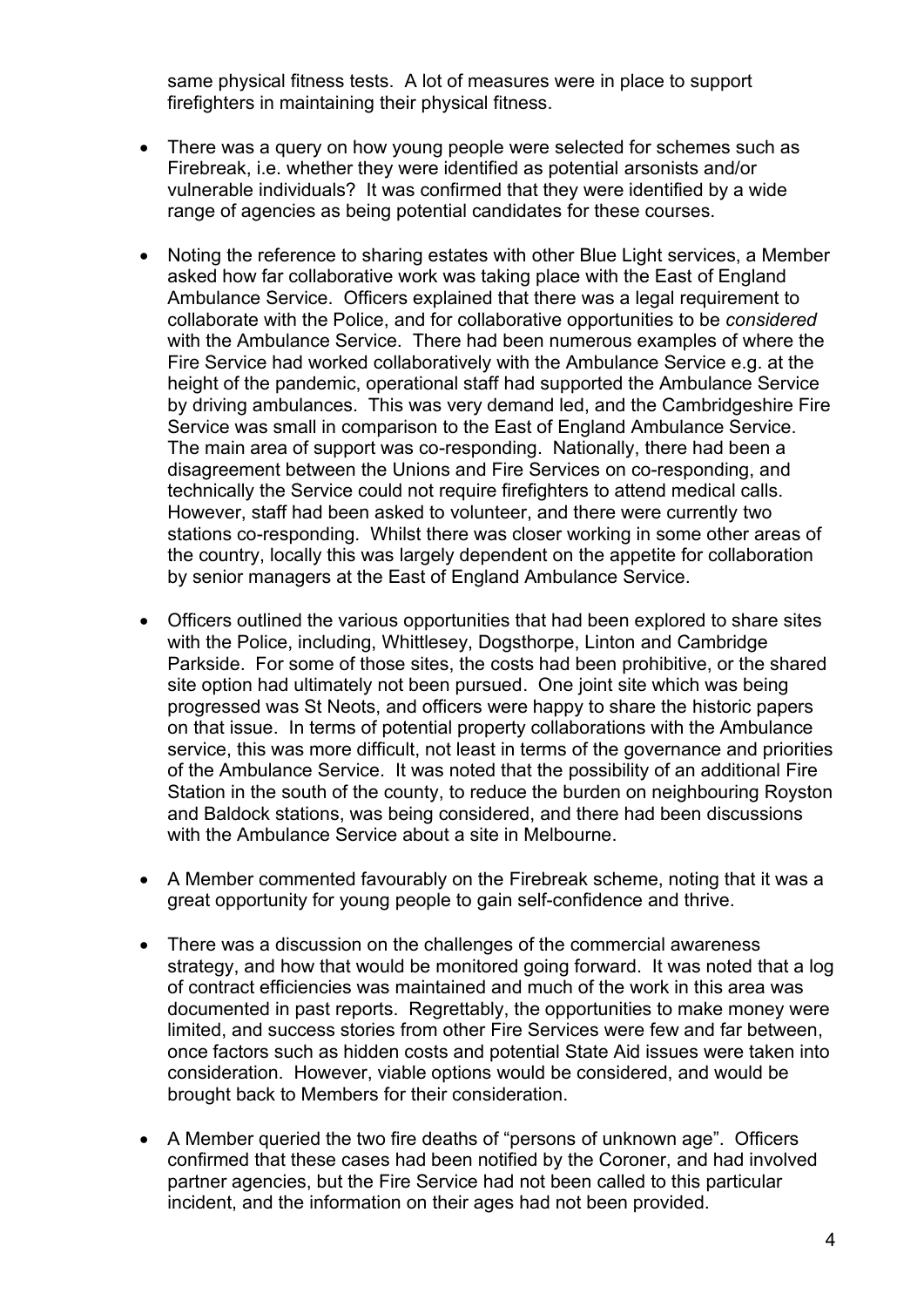- It was confirmed that where there were fires in dwellings, properties were checked to see if they had a working smoke alarm.
- In response to a Member question, it was confirmed that whilst the Service had been quite successful in attracting increasing numbers of female firefighters, increasing diversity through attracting more BAME candidates had been more problematic, and indeed this was a problem nationally for Fire and Rescue Services.
- In response to a Member question, it was confirmed that there were trained fire investigators employed in the Service, and opportunities for joint working were progressed with the Police at a regional level.
- The Local Member for Alconbury and Kimbolton thanked the Service for its work in supporting communities in Alconbury and Alconbury Weston, when over 100 houses had flooded, many extensively, with individuals having to be rescued from their homes. The County Council as Lead Flood Authority had arranged for the Flood Mobile to visit Alconbury, and a number of measures were being put in place in to mitigate flooding issues. Officers thanked the Member, and advised that the Service did what it could, but ultimately it was a response service, and anything that residents can do to prevent or mitigate future damage to their properties was very helpful.

It was resolved unanimously to:

Note the report.

## 7. Final Revenue and Capital Budget Position 2020-21

The Fire Authority considered the final 2020-21 revenue and capital budget outturn position. Key differences between the budget and outturn position on both Revenue and Capital budgets were noted.

Members' attention was drawn to Employee costs, which was overspent, but this had been a planned position. 32 wholetime firefighters had been recruited in 2019 to enable the Service to maintain operational crewing levels, taking into account anticipated retirements. This had reduced the Wholetime Firefighter Reserve by £575,000.

The Service had undertaken rate reviews of all of its properties, resulting in a significant reduction for both current and future rateable values, and also a retrospective refund. The pandemic had resulted in underspends in fuel and energy costs, but there had been an increase in costs for PPE, laptops and equipment for home working.

A significant review of non-operational fleet was underway, which was likely to impact on future vehicle procurement and funding requirements in that area.

The final outturn position on the revenue budget, before application of carry forwards, gave a final position of £90,000 underspend, which would be transferred to the General Reserve.

In response to Member questions: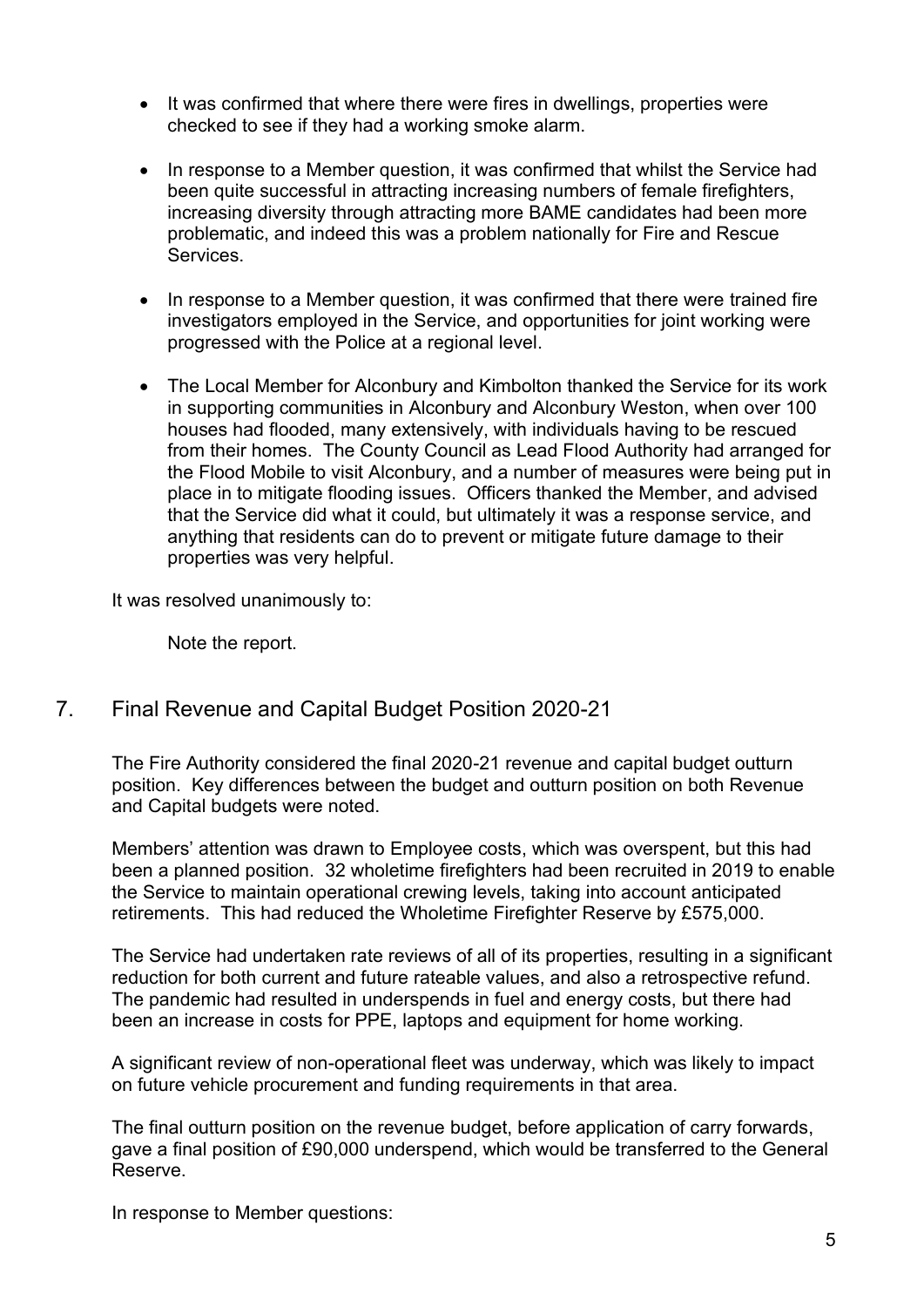- It was confirmed that actual expenditure was less than had been originally budgeted, and carry forwards had been earmarked for specific projects. If it transpired at a later date that less capital funding was required, a revised capital programme would be presented.
- Noting that there had been considerable investment in ICT to enable staff to work from home during the pandemic, a Member asked if staff would continue to work from home, and whether there were any ongoing ICT costs to facilitate that. Officers advised that the key change had been the Office 365 upgrade, so that everything was Cloud based. Providing staff with laptops and other equipment to work from home had been an additional cost. In terms of future working patterns, a balance needed to be struck – ultimately Service need was the key driver, but flexibility would be exercised, where possible, to facilitate home working where this was the preference. Operational staff had also benefitted from homeworking e.g. training seminars.
- It was noted that the Integrated Communications Control System (ICCS) was a major project which was being implemented by a French company. This had been delayed due to the Covid-19 travel restrictions, but good progress was being made, and it was envisioned that the project would be completed by late autumn.
- Members noted that an alternative risk transfer model had been established to form a mutual insurance company between eleven Fire & Rescue Services (now 13). Effectively the Fire Services self insure, but the really significant risks were still covered by the insurance market.

It was resolved unanimously to:

- 1. note the revenue and capital budget outturn position;
- 2. approve the requested budget holder carry forwards.

#### 8. Appointments to Committees, outside organisations and other bodies

Members noted the proposed appointments which had been circulated to them separately.

It was resolved to:

agree the appointments set out in the report and as reproduced as Appendix 2 to these minutes.

On a related matter, the Chair proposed to suspend Standing Orders, to enable appointments of Chairs and Vice Chairs to be agreed at this full Fire Authority meeting. She explained that the Standing Orders stated that the Chair and Vice Chairs of committees were elected by those committees at their first meetings following the annual meeting of Fire Authority. Overview and Scrutiny Committee comprised eight members, and there was a real risk of a tied vote given the political balance on that Committee. The Monitoring Officer would be bringing a comprehensive report to Fire Authority at the November meeting, with proposed revisions to the Standing Orders. However, there was an Overview & Scrutiny Committee scheduled in July which had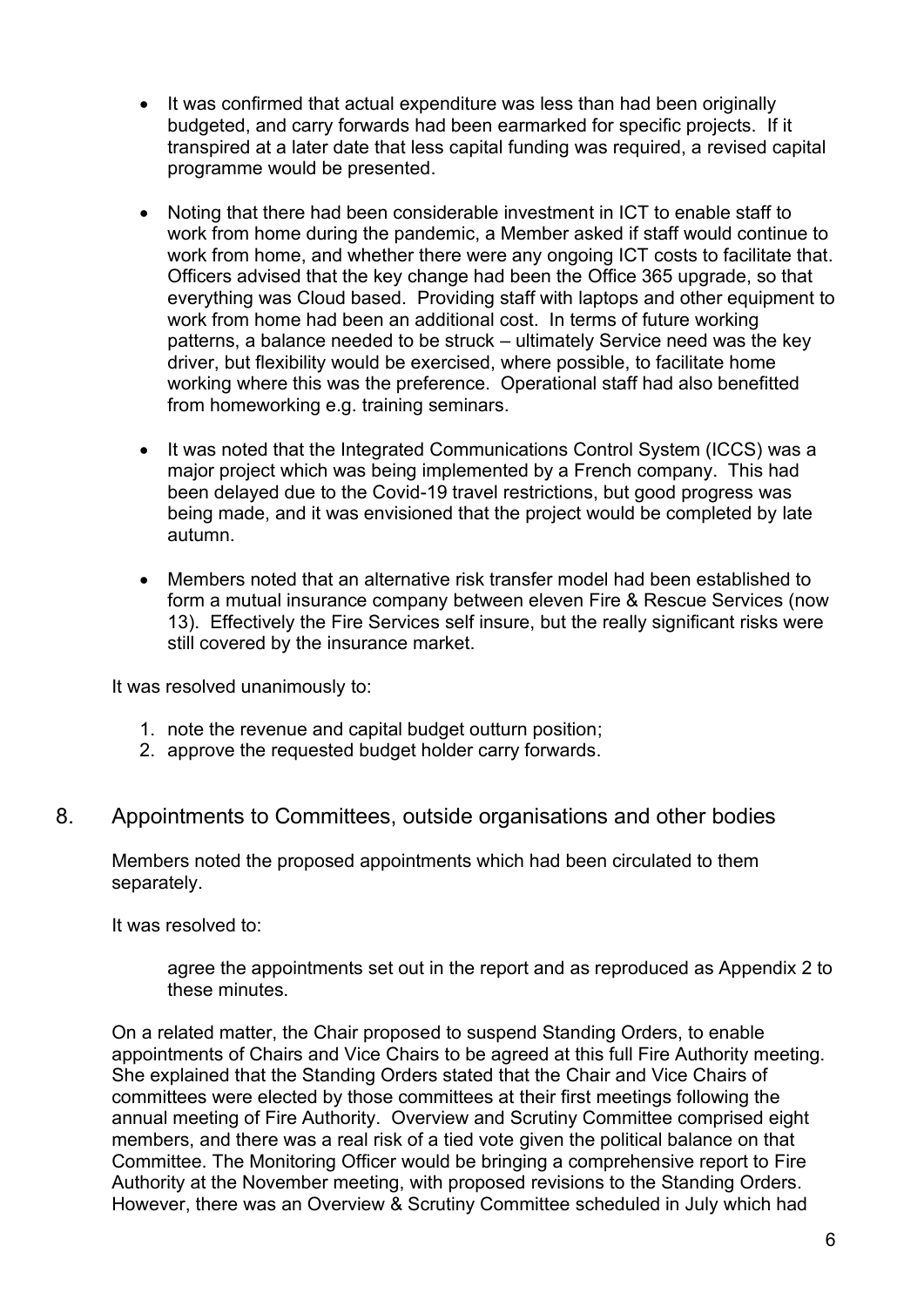business to transact. Failure to elect the Chair and Vice Chair of that Committee may mean that the Committee was unable to conduct its business. Therefore the Chair proposed to suspend Standing Order 1(b), and elect the Chair and Vice Chair of Overview & Scrutiny Committee.

The Monitoring Officer advised that the options available to Members were (i) to suspend Standing Orders, as explained by the Chair, and appoint the Overview & Scrutiny Committee Chair and Vice Chair, either for the municipal year, or until the next Fire Authority meeting; or (ii) retain the status quo, which would pose a risk in terms of that Committee being unable to appoint at its first meeting. She confirmed that suspending Standing Orders should only take place if there was urgent need, and that it was for members to decide; if members felt business at Overview and Scrutiny could be stymied, then this would amount to an urgent need.

A Member commented that this was not a matter that all Members had had prior notice of, and it was departure from the way Fire Authority meetings normally operated. He expressed a preference to retain the status quo and appoint the Overview & Scrutiny Committee Chair at the first meeting. A number of other Members supported these views, commenting that there was a presumption that Members would vote in a particular way, and expressed disappointment that this was being proposed, as the Fire Authority had always been apolitical, and this was a departure from the usual collegiate approach.

Councillor Kindersley seconded the Chair's proposal. He commented that it was not unusual for Annual Meetings of the governing body to appoint Committee Chairs, and this was the practice for both Cambridgeshire County Council and Peterborough City Council. A number of Members supported this view, observing that uncertainty regarding the chairmanship of the Committee could result in instability, when the Service was facing numerous challenges.

Following a show of hands, the proposal to suspend Standing Orders was carried, by a majority.

There was a proposal by Councillor McDonald to appoint Councillor Kindersley as Chair of the Overview & Scrutiny Committee for the municipal year, and this was seconded by Councillor Jamil. The Chair proposed that Councillor Taylor be appointed as Vice Chair of the Overview & Scrutiny Committee, and this was seconded by Councillor Kindersley. Following a show of hands, this was carried by a majority.

**Chair**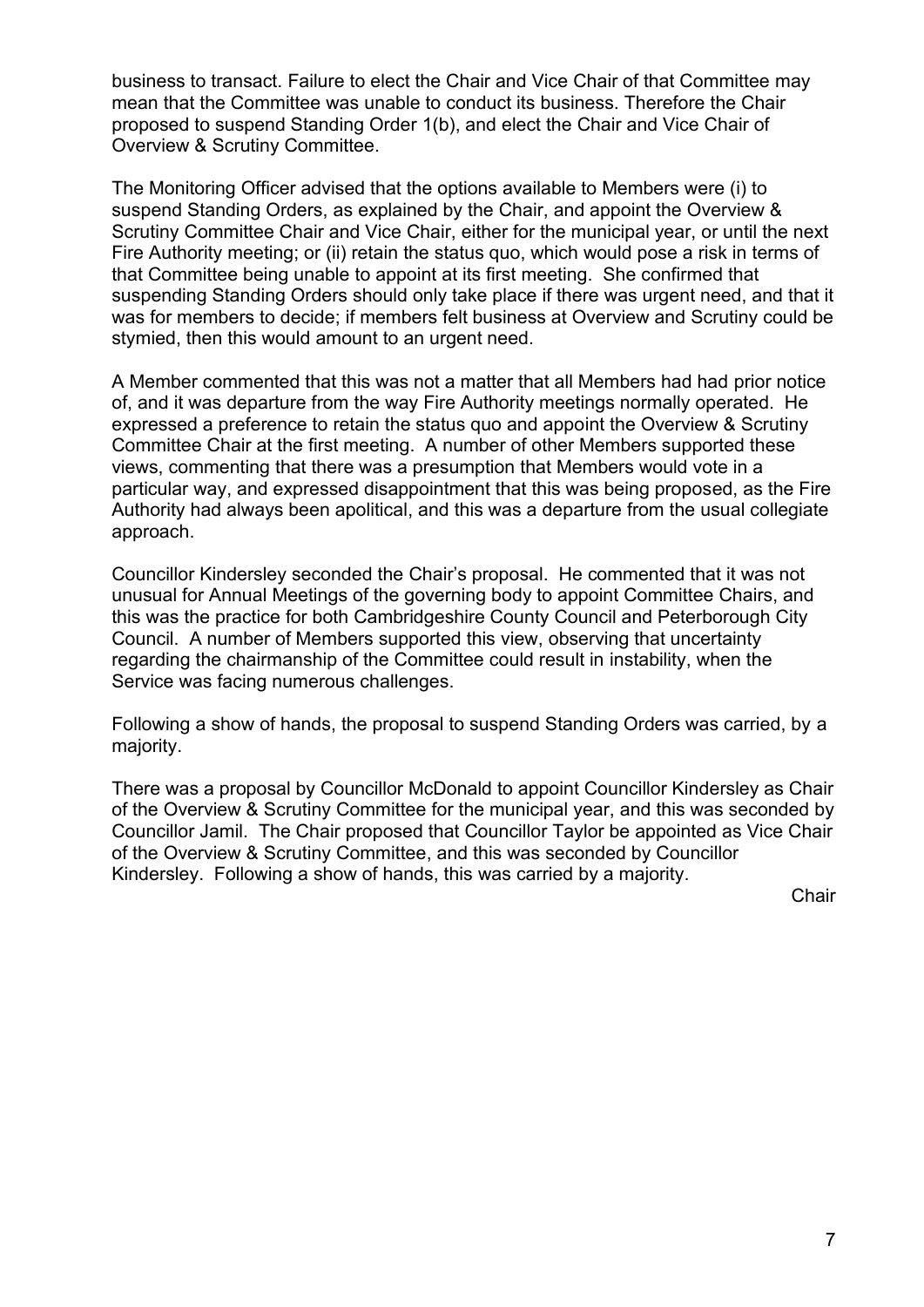## Appendix – Chair's announcements

I would like to begin by welcoming those members of the public and press, and also to both new and returning Members of the Fire Authority. I would also like to place on record our thanks to those former Members of the Fire Authority, that is Councillors Barbara Ashwood, Andy Coles, Derek Giles, Lynda Harford, Bill Hunt, Jocelynne Scutt and Mike Shellens

# Group Commander Gary Mitchley

It is with great sadness that I must report the passing of former Group Commander Gary Mitchley on 28 May 2021.

You may be aware that Gary was diagnosed with a brain tumour in 2019, just before he was due to retire from our Service. Showing his true indomitable spirit and determination, Gary fought the disease for many months and exceeded all expectations by returning to a near normal life. However a few months ago it was confirmed that his tumour had returned and he died peacefully at home with his family by his side.

Gary's funeral was held last Friday and the funeral procession, which included the Service's turntable ladder, started at St Neots fire station and drove by Huntingdon fire station on its way to Cambridge Crematorium. Firefighters and senior officers formed guards of honour at the three locations and colleagues gathered to say a final farewell. A book of condolence will remain open until Monday 28 June 2021. Messages will be passed on to Gary's wife Lucy, together with photos from the two minute silence(s) held on 7 June 2021.

## HMICFRS Inspection Outcome

Returning Members will be aware that the Service was inspected in March by HMICFRS (Her Majesty's Inspectorate of Constabulary and Fire & Rescue Services) as part of the national fire and rescue service follow up inspection programme. A debrief was received from the inspection team in April and although the debrief comprised their early findings and does not represent the final outcome (our inspectors hadn't finished trawling through the 1200 plus pieces of evidence presented to them), our understanding is that they will find the Fire Service has made good progress since the initial inspection in 2018.

Although nothing of significant or immediate concern was raised during the debrief and whilst we wait for their findings to go through the national moderation process, be signed off and published (probably in late autumn), there were a number of areas that the Service needs to reflect on and where appropriate make changes, to continue our improvement journey over the next few years.

The Chief Officers Group will work with the Authority and everyone at CFRS to ensure the Service continues to be regarded as a progressive and high performing fire and rescue service.

## Fire and Rescue Sector Reform

Many of you will be aware that the sector is facing budget pressures against a background of increasing focus on national reform; the publication of the Home Office White Paper consultation - expected in late June or early July and the second part of the review into the Police and Crime Commissioner governance model.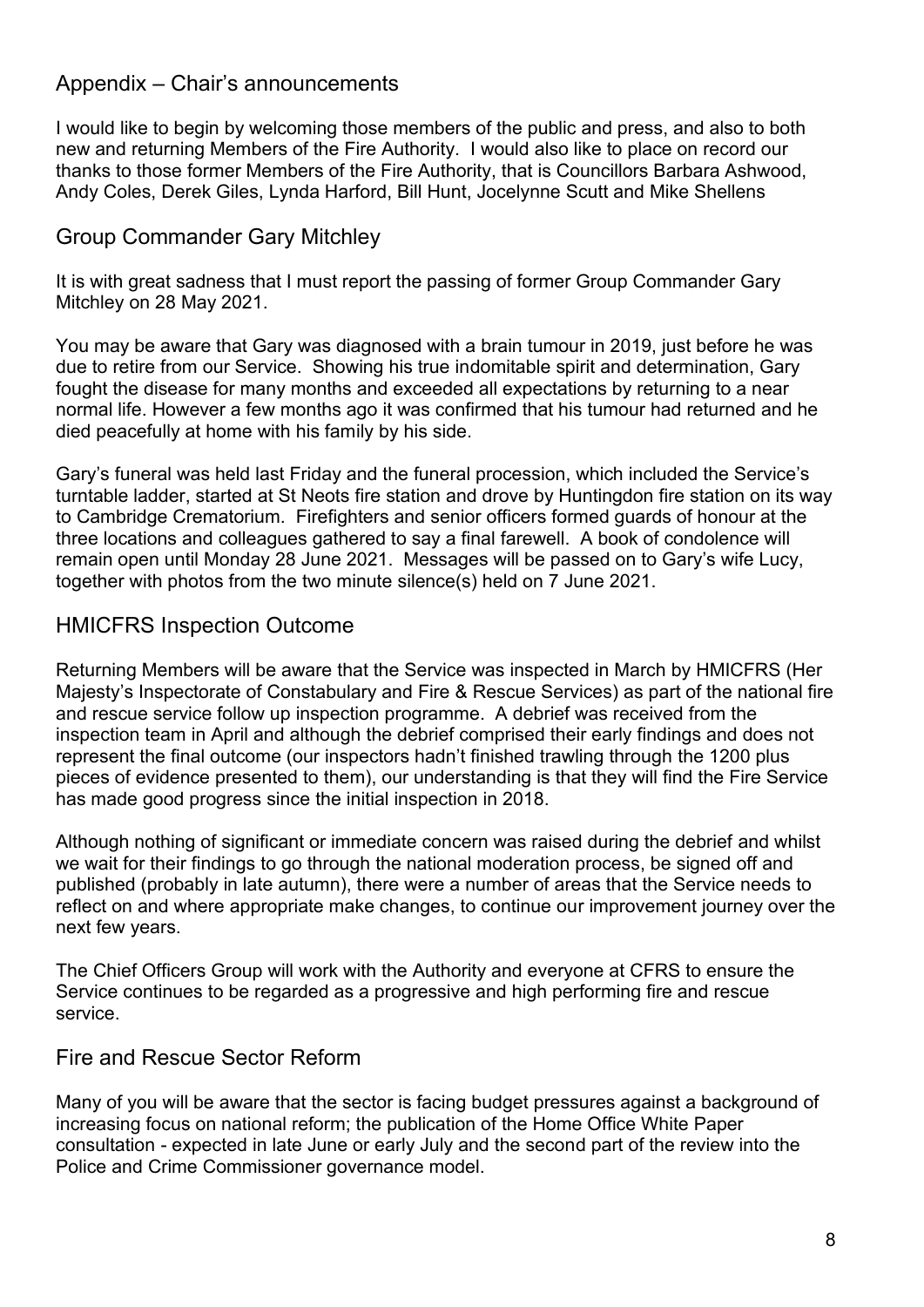Alongside that we have reached the fourth anniversary (14/06/21) of the Grenfell Tower fire; at the on-going inquiry, the recent evidence about decisions on the refurbishment being focussed more on the aesthetics of the building than the fire safety of those within it strikes at the heart of some of the problems and perceptions of fire safety.

At the same time, we continue to closely watch the evidence and findings from the Manchester Arena inquiry. Undoubtedly, both have and will continue to dominate many aspects of our work and raise further areas of learning for the sector and our emergency service partners.

## Passing of Bedfordshire Chief Fire Officer – Paul Fuller

Some of you will have heard of the passing of CFO Paul Fuller, following a short illness.

One of the longest serving Chief Fire Officers, he did outstanding charity work and campaigned doggedly on fire safety matters, he was an incredibly knowledgeable and popular CFO and will be sadly missed. On behalf of the Authority we have offered our condolences to his family.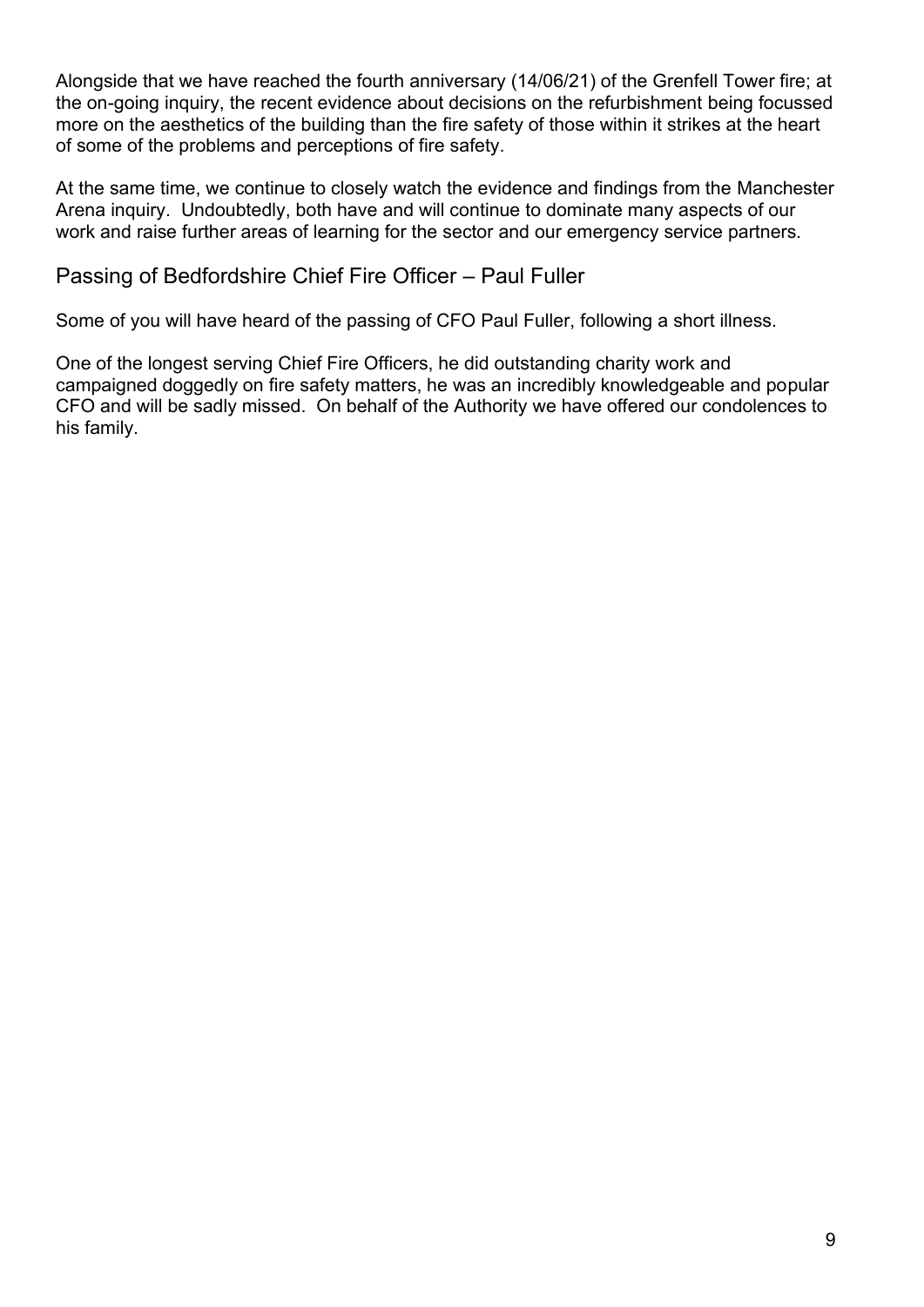# **APPOINTMENTS TO COMMITTEES, OUTSIDE ORGANISATIONS AND OTHER BODIES POLICY & RESOURCES COMMITTEE (9 members)**

| <b>KEVIN REYNOLDS</b>   | C            |
|-------------------------|--------------|
| <b>DAVID OVER</b>       | C            |
| <b>SIMON BYWATER</b>    | $\mathsf C$  |
| <b>PETER MCDONALD</b>   | LD           |
| <b>MANDY SMITH</b>      | $\mathsf{C}$ |
| <b>EDNA MURPHY</b>      | LD           |
| <b>PHILIPPA SLATTER</b> | LD           |
| <b>MOHAMMED JAMIL</b>   |              |
| <b>BRYONY GOODLIFFE</b> |              |

#### **OVERVIEW AND SCRUTINY COMMITTEE**

#### **(8 members not to be appointed to the Policy and Resources Committee)**

| <b>IAN GARDENER</b>         | C          |
|-----------------------------|------------|
| <b>MAC MCGUIRE</b>          | С          |
| <b>SCOTT WARREN</b>         | C          |
| <b>SIMONE TAYLOR</b>        | <b>IND</b> |
| <b>JOHN GOWING</b>          | C          |
| <b>SEBASTIAN KINDERSLEY</b> | LD         |
| <b>ANDREW BOND</b>          | I D        |
| <b>HILARY COX CONDRON</b>   |            |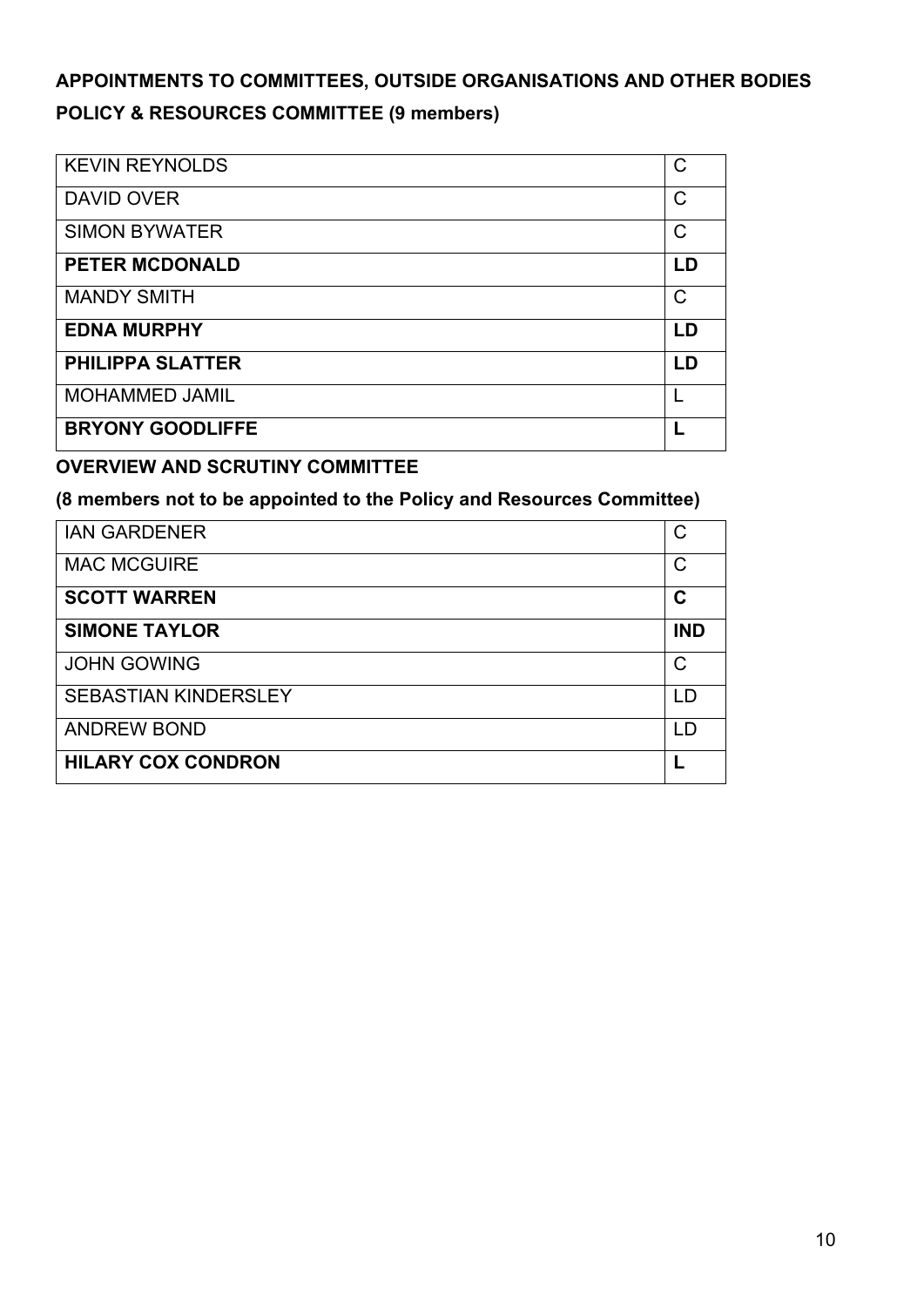# **APPOINTMENTS COMMITTEE (7 members)**

| <b>KEVIN REYNOLDS</b>       | C            |
|-----------------------------|--------------|
| <b>IAN GARDENER</b>         | C            |
| <b>MAC MCGUIRE</b>          | C            |
| <b>DAVID OVER</b>           | $\mathsf{C}$ |
| <b>EDNA MURPHY</b>          | I D          |
| <b>SEBASTIAN KINDERSLEY</b> | I D          |
| <b>MOHAMMED JAMIL</b>       |              |

## **PERFORMANCE REVIEW COMMITTEE (3 Members + 2 Substitutes)**

| <b>MOHAMMED JAMIL</b> |    |                   |
|-----------------------|----|-------------------|
| <b>KEVIN REYNOLDS</b> |    |                   |
| <b>EDNA MURPHY</b>    | LD |                   |
| <b>MAC MCGUIRE</b>    |    | Substitute        |
| <b>PETER MCDONALD</b> | LD | <b>Substitute</b> |

# **APPEALS (PENSIONS) COMMITTEE (3 Members + 2 Substitutes)**

| <b>BRYONY GOODLIFFE</b>     |     |                   |
|-----------------------------|-----|-------------------|
| <b>JOHN GOWING</b>          | С   |                   |
| <b>ANDREW BOND</b>          | ח ו |                   |
| <b>IAN GARDENER</b>         | C   | <b>Substitute</b> |
| <b>SEBASTIAN KINDERSLEY</b> | ח ו | <b>Substitute</b> |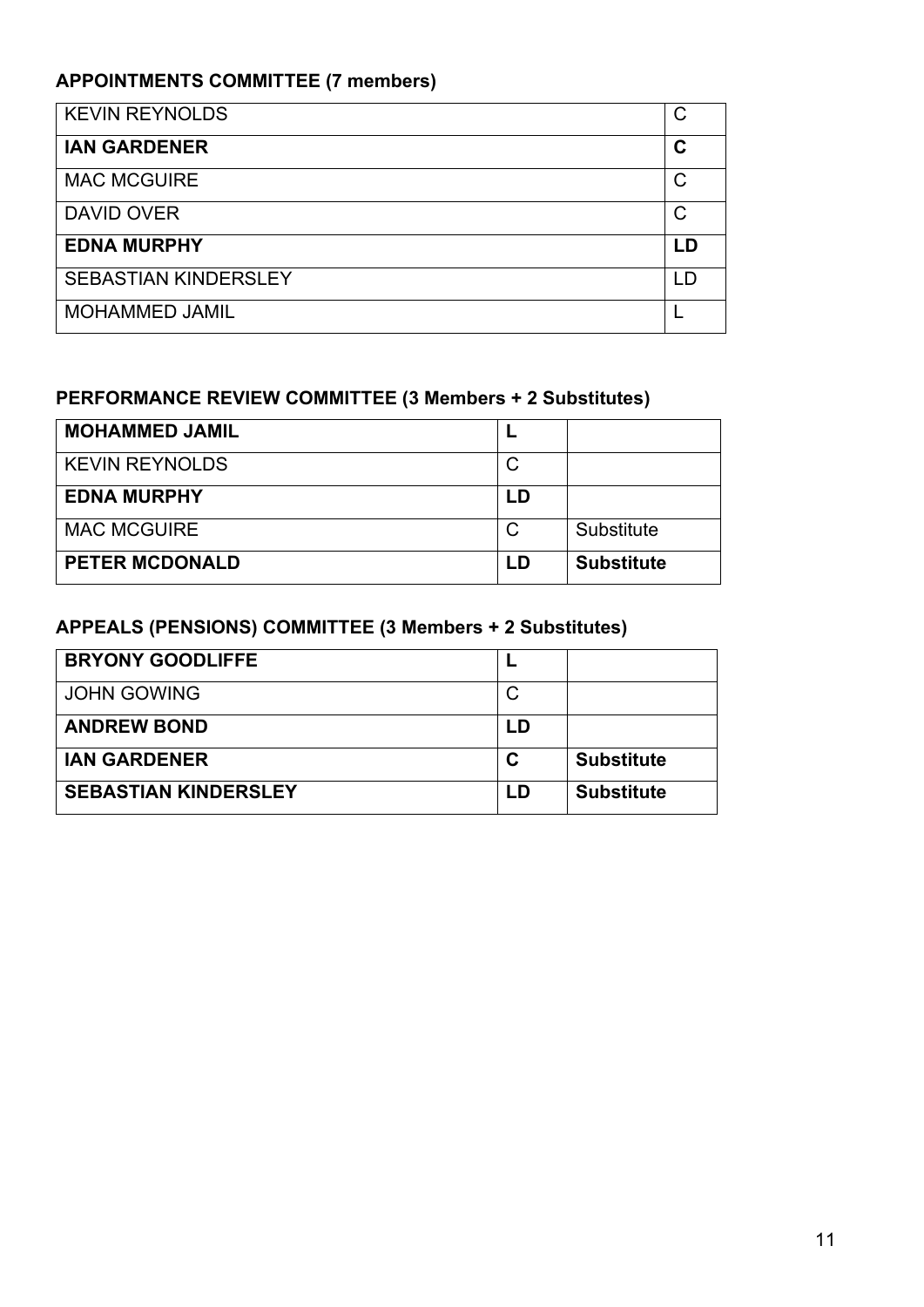# **FIRE AUTHORITY DISCIPLINE COMMITTEE (3 Members + 2 Substitutes)**

| <b>DAVID OVER</b>         |     |            |
|---------------------------|-----|------------|
| <b>HILARY COX CONDRON</b> |     |            |
| <b>PHILIPPA SLATTER</b>   | LD  |            |
| <b>MAC MCGUIRE</b>        |     | Substitute |
| <b>ANDREW BOND</b>        | I D | Substitute |

# **FIRE AUTHORITY APPEALS COMMITTEE (3 Members + 2 Substitutes)**

| <b>KEVIN REYNOLDS</b>       |     |                   |
|-----------------------------|-----|-------------------|
| <b>MOHAMMED JAMIL</b>       |     |                   |
| <b>SEBASTIAN KINDERSLEY</b> | LD  |                   |
| <b>MANDY SMITH</b>          |     | Substitute        |
| <b>PETER MCDONALD</b>       | ם ו | <b>Substitute</b> |